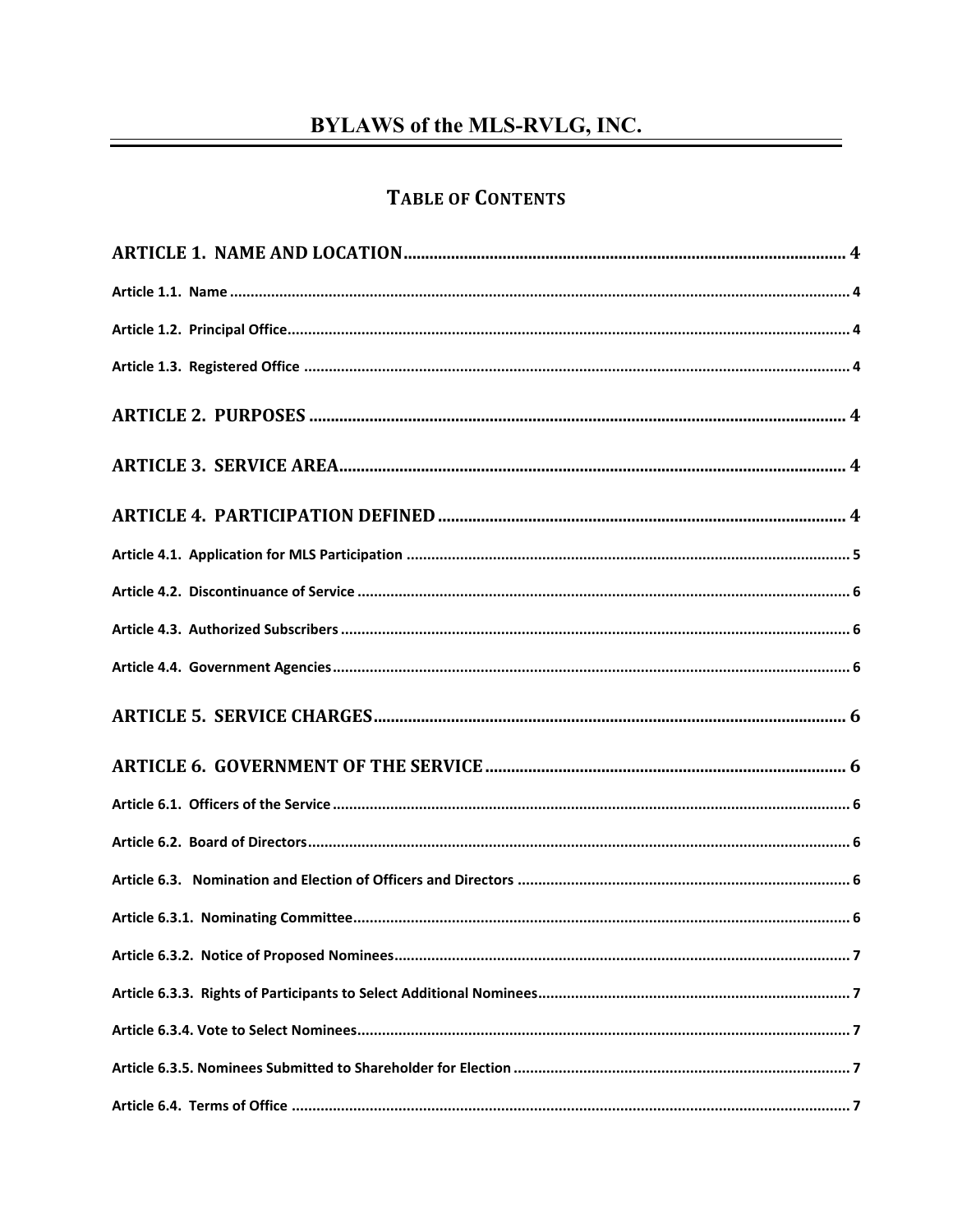| Article 6.5. Duties of Officers and Directors The duties of the officers and directors are as follows:  8 |  |
|-----------------------------------------------------------------------------------------------------------|--|
|                                                                                                           |  |
|                                                                                                           |  |
|                                                                                                           |  |
|                                                                                                           |  |
|                                                                                                           |  |
|                                                                                                           |  |
|                                                                                                           |  |
|                                                                                                           |  |
| A quorum for the transaction of business shall consist of 10% of the Participants eligible to vote 9      |  |
|                                                                                                           |  |
|                                                                                                           |  |
|                                                                                                           |  |
|                                                                                                           |  |
|                                                                                                           |  |
|                                                                                                           |  |
|                                                                                                           |  |
|                                                                                                           |  |
|                                                                                                           |  |
|                                                                                                           |  |
|                                                                                                           |  |
|                                                                                                           |  |
|                                                                                                           |  |
|                                                                                                           |  |
|                                                                                                           |  |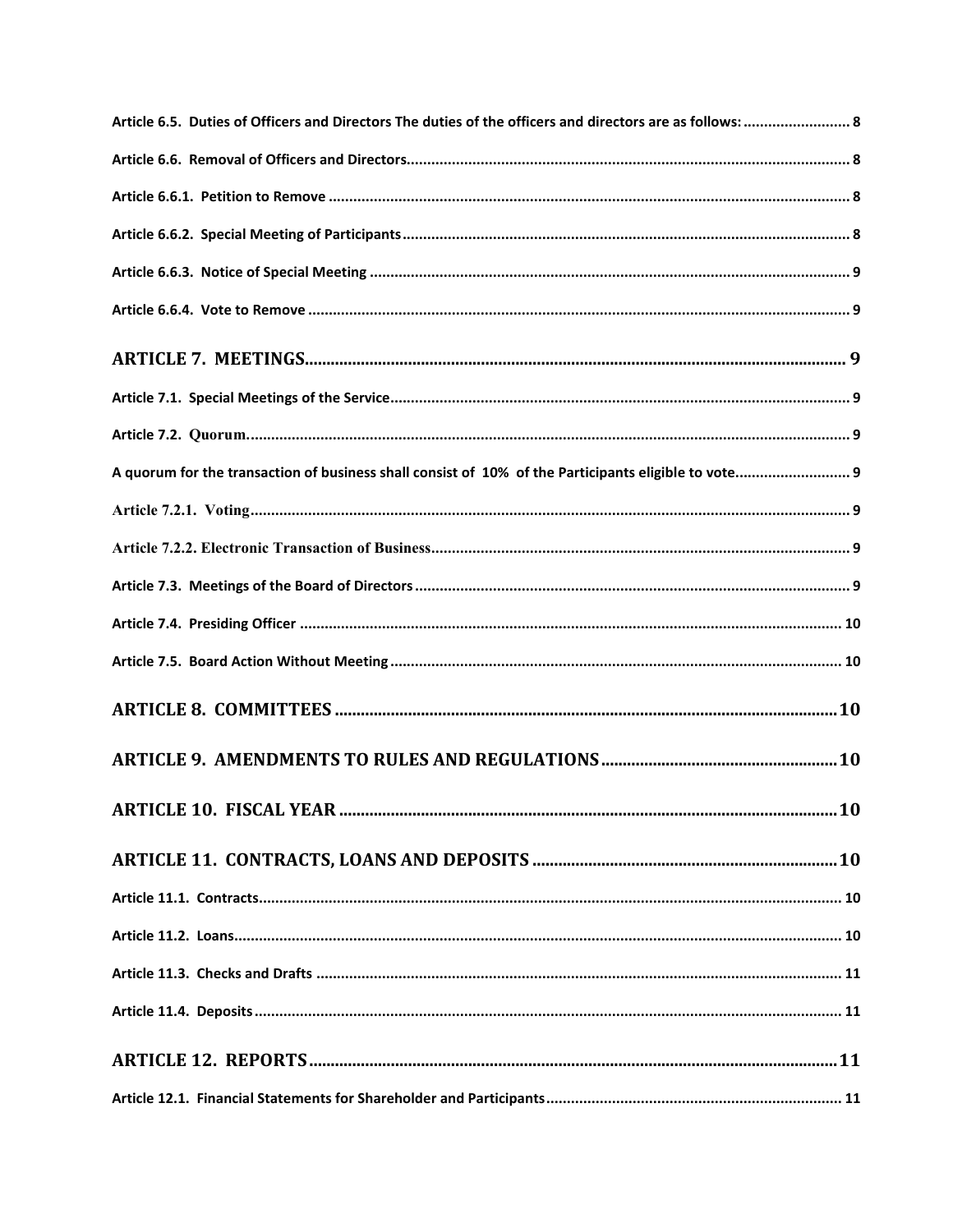| ARTICLE 17. AMENDMENTS TO ARTICLES OF INCORPORATION AND BYLAWS 13        |
|--------------------------------------------------------------------------|
| APPROVED & ADOPTED BY RVLG (NO CHANGES SINCE 2014). APPROVED BY NAR ??14 |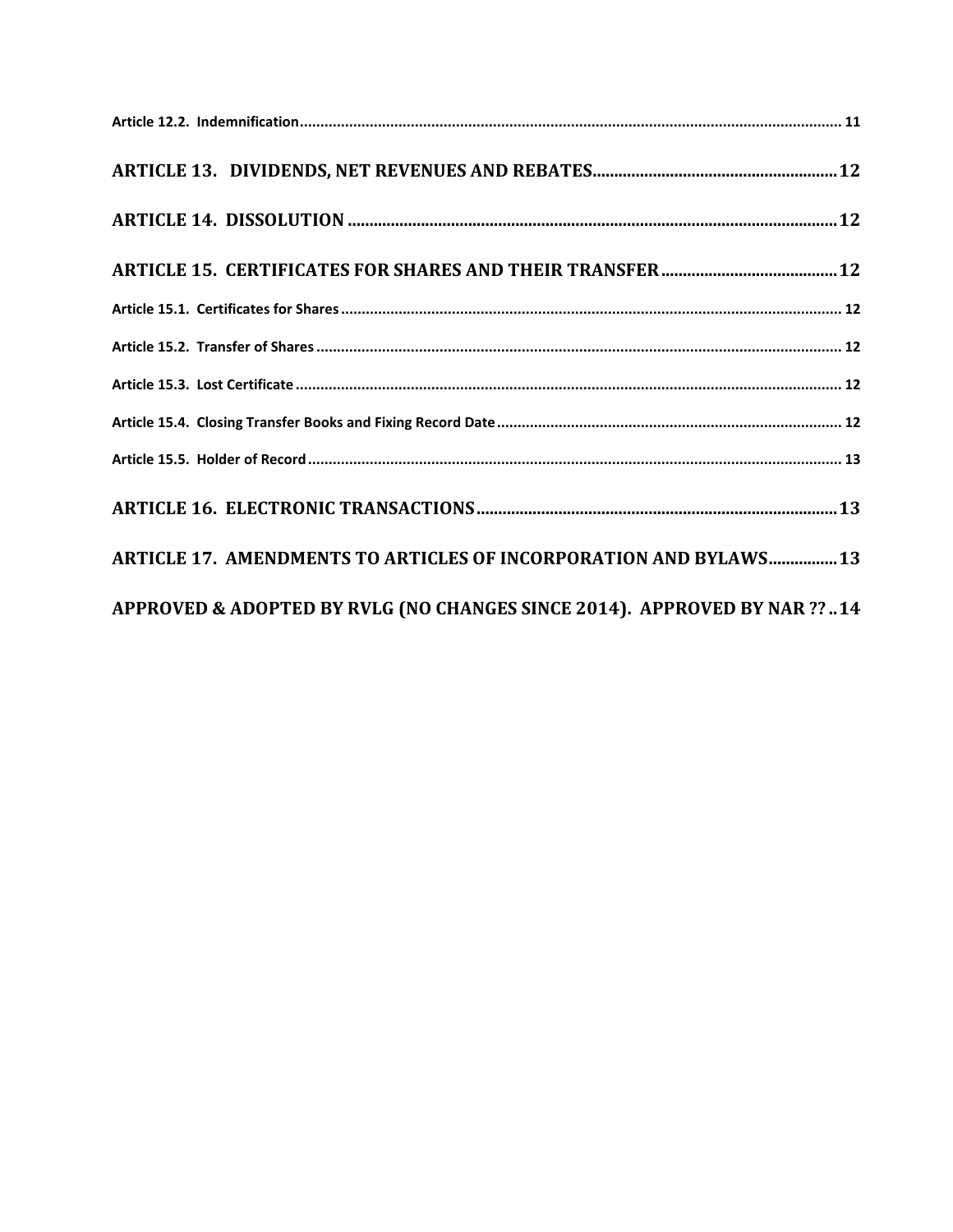## **BYLAWS of the MLS-RVLG, INC.**

### **Bylaws for a Multiple Listing Service Separately Incorporated in North Carolina but Whollyowned by the Roanoke Valley Lake Gaston Board of REALTORS®**

### <span id="page-3-0"></span>**ARTICLE 1. NAME AND LOCATION**

#### <span id="page-3-1"></span>**Article 1.1. Name**

The name of this organization shall be the MLS–RVLG, Inc., hereinafter "Service" or "Corporation," all the shares of stock of which are solely and wholly-owned by the Roanoke Valley Lake Gaston Board of Realtors, Inc.

### <span id="page-3-2"></span>**Article 1.2. Principal Office**

The principal office (mailing address) of the Corporation is P. O. Box 746, Roanoke Rapids, North Carolina 27870; but may be relocated from time to time hereafter by action taken by the Board of Directors of the Corporation.

### <span id="page-3-3"></span>**Article 1.3. Registered Office**

The registered office of the Corporation required by law to be maintained in the State of North Carolina shall be the same as any of its principal office, or may be such other office as may be designated by the Board of Directors.

### <span id="page-3-4"></span>**ARTICLE 2. PURPOSES**

The Service shall establish and operate a multiple listing service (hereinafter "MLS") which is a means by which authorized Participants, as hereinafter defined, make blanket unilateral offers of compensation to other Participants, as hereinafter defined, acting as subagents, buyer agents, or in other agency or non agency capacities defined by law; by which cooperation among Participants is enhanced; by which information is accumulated and disseminated to enable authorized Participants to prepare appraisals, analyses, and other evaluations of real property for bona fide clients and customers; by which Participants engaging in real estate appraisal contribute to common databases; and is a facility for the orderly correlation and dissemination of listing information so Participants may better serve their clients and the public. Entitlement to compensation is determined by the cooperating broker's performance as a procuring cause of the sale (or lease).

### <span id="page-3-5"></span>**ARTICLE 3. SERVICE AREA**

The area within which the Service shall operate shall at all times be coextensive with or within the territorial jurisdiction of the Roanoke Valley Lake Gaston Board of REALTORS and such other and additional areas that the Corporation may hereafter deem beneficial to its Participants.

### <span id="page-3-6"></span>**ARTICLE 4. PARTICIPATION DEFINED**

Any REALTOR<sup>®</sup> of this or any other Board who is a principal partner, corporate officer, or branch office manager acting on behalf of a principal, without further qualification, except as otherwise stipulated in these bylaws, shall be eligible to participate in Multiple Listing upon agreeing in writing to conform to the rules and regulations thereof and to pay the costs incidental thereto. However, under no circumstances is any individual or firm, regardless of membership status, entitled to Multiple Listing Service "membership" or "participation" unless they hold a current, valid North Carolina or Virginia real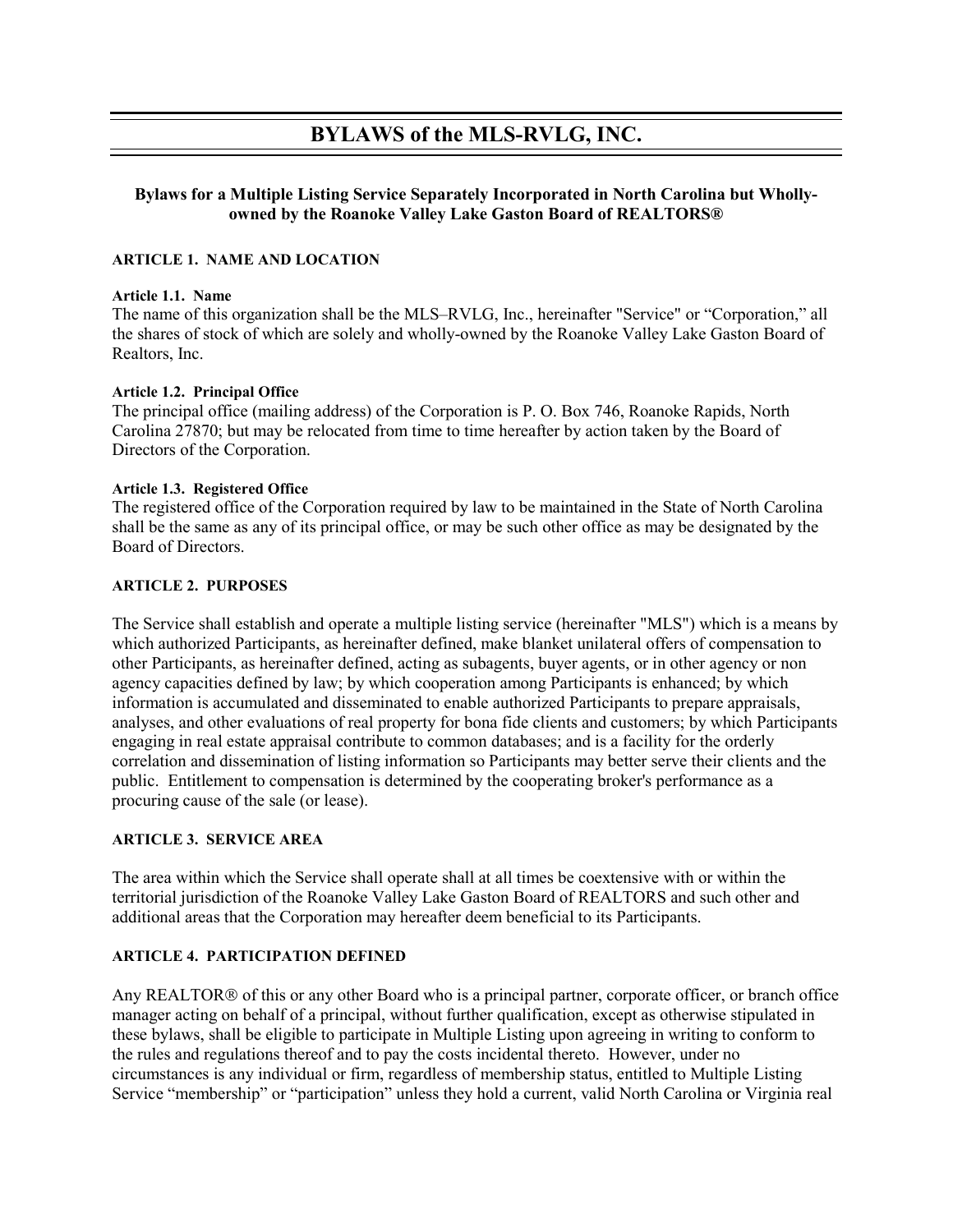estate broker's license and offer or accept compensation to and from other Participants or are licensed or certified by an appropriate state regulatory agency to engage in the appraisal of real property. Use of information developed by or published by the Service is strictly limited to the activities authorized under a Participant's licensure(s) or certification and unauthorized uses are prohibited. Further, none of the foregoing is intended to convey "participation" or "membership" or any right of access to information developed by or published by the Service where access to such information is prohibited by law.

When there is more than one principal in a real estate firm, the Service will define the chief principal officer of the firm as the MLS "Participant." When there is more than one physical location of a firm such as a licensed branch office, the Board will recognize one Participant from each location to be designated by the chief principal officer of the firm. If each principal is defined as a "participant", then each shall have a separate vote on MLS matters. Brokers or salespersons other than principals are not considered "participants" in the service, but have access to and use of the service through the principal(s) with whom they are affiliated.

The REALTOR® principal of any firm, partnership, corporation, or the branch office manager designated by said firm, partnership, or corporation as the participant shall have all rights, benefits, and privileges of the service, and shall accept all obligations to the service for the participant's firm, partnership, or corporation, and for compliance with the bylaws and rules and regulations of the service by all persons affiliated with the participant who utilize the service.

Note: Mere possession of a broker's license is not sufficient to qualify for MLS participation. Rather, the requirement that an individual or firm 'offers or accepts cooperation and compensation' means that the Participant actively endeavors during the operation of its real estate business to list real property of the type listed on the MLS and/or to accept offers of cooperation and compensation made by listing brokers or agents in the MLS. "Actively" means on a continual and on-going basis during the operation of the Participant's real estate business. The "actively" requirement is not intended to preclude MLS participation by a Participant or potential Participant that operates a real estate business on a part time, seasonal, or similarly time-limited basis or that has its business interrupted by periods of relative inactivity occasioned by market conditions. Similarly, the requirement is not intended to deny MLS participation to a Participant or potential Participant who has not achieved a minimum number of transactions despite good faith efforts. Nor is it intended to permit an MLS to deny participation based on the level of service provided by the Participant or potential Participant as long as the level of service satisfies state law.

The key is that the Participant or potential Participant actively endeavors to make or accept offers of cooperation and compensation with respect to properties of the type that are listed on the MLS in which participation is sought. This requirement does not permit an MLS to deny participation to a Participant or potential Participant that operates a Virtual Office Website ("VOW") (including a VOW that the Participant uses to refer customers to other Participants) if the Participant or potential Participant actively endeavors to make or accept offers of cooperation and compensation. An MLS may evaluate whether a Participant or potential Participant "actively endeavors during the operation of its real estate business" to "offer or accept cooperation and compensation" only if the MLS has a reasonable basis to believe that the Participant or potential Participant is in fact not doing so. The membership requirement shall be applied on a nondiscriminatory manner to all Participants and potential Participants.

### <span id="page-4-0"></span>**Article 4.1. Application for MLS Participation**

Application for MLS Participation shall be made in such manner and form as may be prescribed by the Board of Directors of the Service and made available to any REALTOR<sup>®</sup> Principal, in good standing of this or any other association requesting it. The application form shall contain a signed statement agreeing to abide by these bylaws and any other applicable Rules and Regulations of the Service as from time to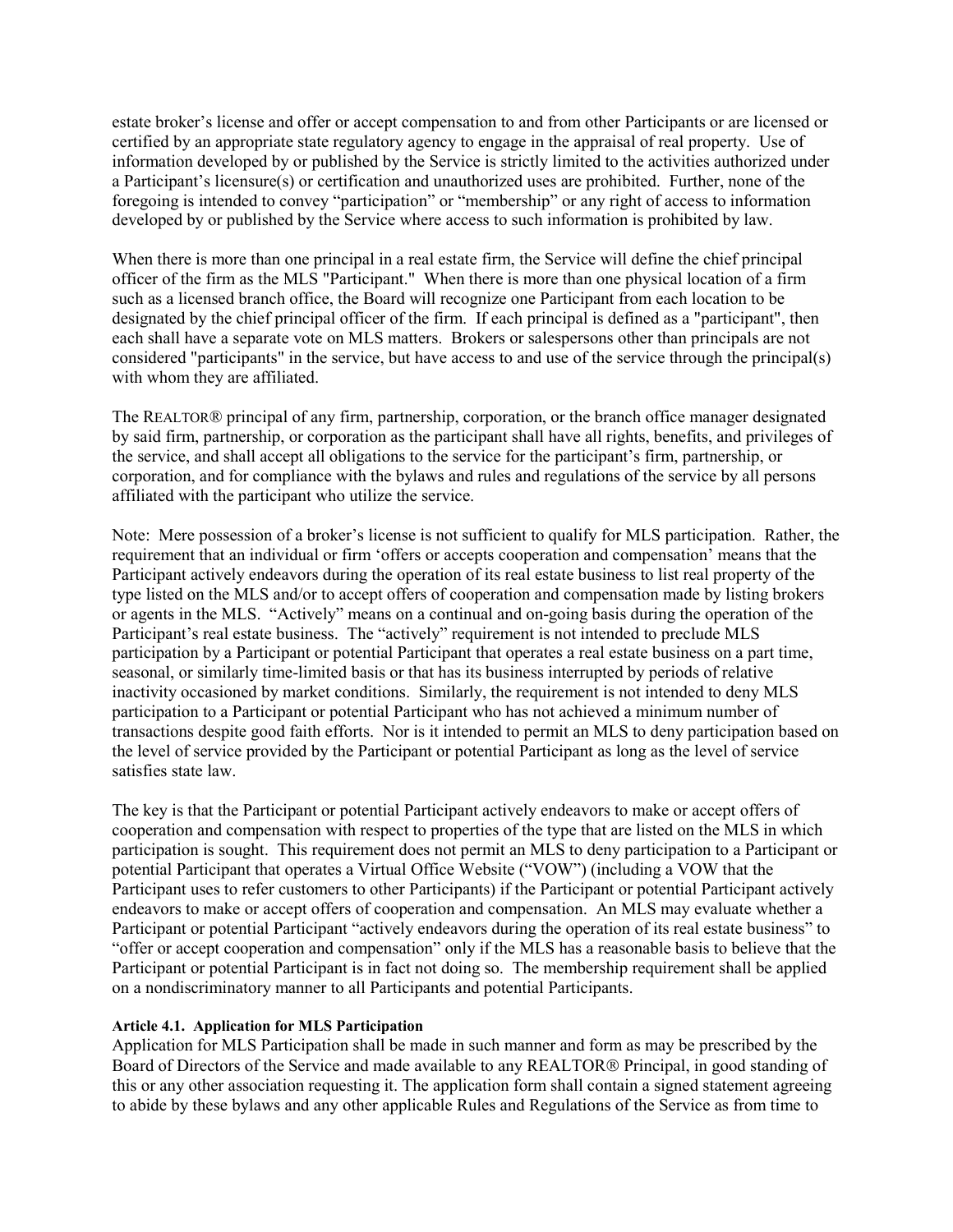time amended or adopted. Each branch office of a Participant firm shall be required to apply separately for Participant status.

### <span id="page-5-0"></span>**Article 4.2. Discontinuance of Service**

Participants in the Service may discontinue Participation by giving the Service seven (7) days written notice and may reapply to the Service after 30 days by making formal application in the manner prescribed for new applicants for Participation provided all past dues and fees are fully paid.

### <span id="page-5-1"></span>**Article 4.3. Authorized Subscribers**

Subscribers (or users) of the MLS include non-principal brokers, sales associates, and licensed and certified appraisers affiliated with participants. Subscribers also include affiliated licensed administrative and clerical staff, personal assistants, and individuals seeking licensure or certification as real estate appraisers who are under the direct supervision of an MLS participant or the participant's licensed designee

### <span id="page-5-2"></span>**Article 4.4. Government Agencies**

The service may provide to local county tax assessor offices "comparable sales" statistics of the service. This information is provided for their internal use only and not to be disseminated, the service retains all rights to the data provided. Fees for this data are not to exceed \$500.00 per month.

### <span id="page-5-3"></span>**ARTICLE 5. SERVICE CHARGES**

The charges made for Participation in the Service shall be as determined, and as amended from time to time, by the Board of Directors of the Service as provided hereinafter, and as specified in the Rules and Regulations of the Service.

### <span id="page-5-4"></span>**ARTICLE 6. GOVERNMENT OF THE SERVICE**

The government of the Service shall be vested in a Board of Directors comprised of the elected Officers and Directors nominated and elected as described in this Article.

### <span id="page-5-5"></span>**Article 6.1. Officers of the Service**

The officers of the Service, who shall also be Directors, shall be a President, a Vice President, a Secretary, a Treasurer, (or a Secretary-Treasurer) and shall have such duties as described in this Article.

### <span id="page-5-6"></span>**Article 6.2. Board of Directors**

There shall be a total of seven (7) elected directors, including the president, vice president, and secretarytreasurer of the service, to be elected from among the participants of the service, except that not more than two (2) directors may be elected from among REALTORS® other than participants or from REALTOR-ASSOCIATE®s who are affiliated with participants and serve with consent of the participants as representatives of the participants with whom they are affiliated. In addition to the elected directors, the current president of the Roanoke Valley Lake Gaston Board of REALTORS® or a person appointed by the president, and the immediate past president of the Service shall serve as directors, ex-officio, with full voting privileges.

### <span id="page-5-7"></span>**Article 6.3. Nomination and Election of Officers and Directors**

The officers and directors of the service shall be nominated by a vote of the participants in the service in accordance with the provisions of Article 7.2, meetings, of these bylaws and as set forth below.

### <span id="page-5-8"></span>**Article 6.3.1. Nominating Committee**

At least two (2) months before the annual Nomination Selection meeting, a Nominating Committee of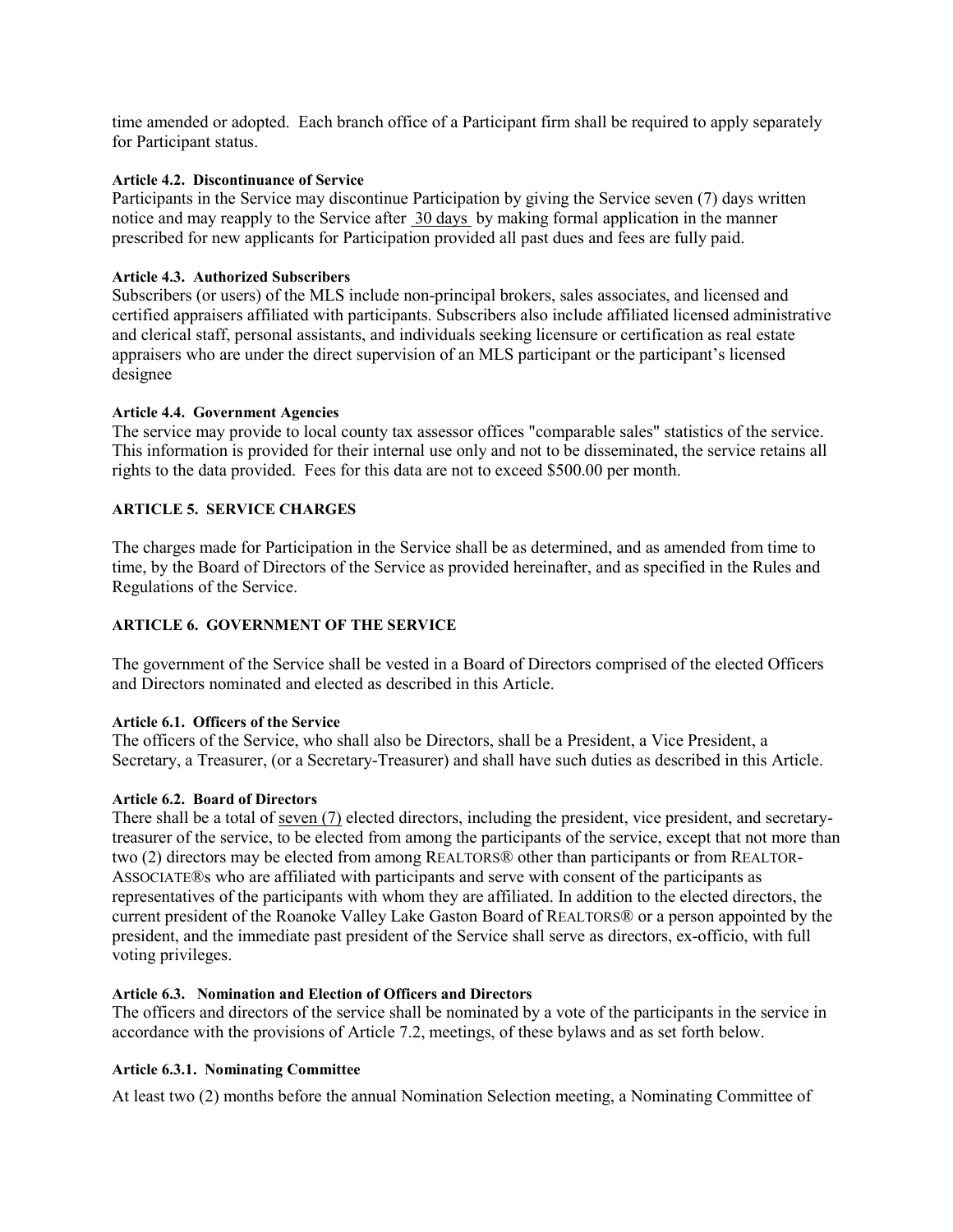five (5) REALTOR® Participants shall be appointed by the President with the approval of the Board of Directors. The Nominating Committee shall select one but no more than three candidates for each office and one but no more than three candidates for each place to be filled on the Board of Directors.

### <span id="page-6-0"></span>**Article 6.3.2. Notice of Proposed Nominees**

The report of the Nominating Committee shall be mailed or where permitted by state law, electronically transmitted to each Participant eligible to vote at least three (3) weeks preceding the Nominee Selection Meeting.

### <span id="page-6-1"></span>**Article 6.3.3. Rights of Participants to Select Additional Nominees**

Additional candidates for the offices to be filled may be placed in nomination by petition signed by at least 20% of the REALTOR® Participants eligible to vote. The petition shall be filed with the Chief Staff Executive at least two (2) weeks before the Selection Meeting. The Chief Staff Executive shall send notice of such additional nominations to all Participants eligible to vote before the Nominee Selection meeting.

### <span id="page-6-2"></span>**Article 6.3.4. Vote to Select Nominees**

Voting shall be in accordance with provisions of Article 7.2 of these bylaws.

### <span id="page-6-3"></span>**Article 6.3.5. Nominees Submitted to Shareholder for Election**

When nominees for officers and directors of the service for the forthcoming fiscal year have been selected by vote of the participants of the service, such nominees shall be submitted to the board of directors of the Roanoke Valley Lake Gaston Board of REALTORS® (shareholder) for election. Upon election by the board of directors of the Roanoke Valley Lake Gaston Board of REALTORS® (shareholder), the individuals so elected shall be considered officers-elect and directors-elect and shall assume their respective offices on January 1.

The term of office for officers and directors of the service shall be on a calendar year basis. In the event one (1) or more nominee(s) is/are not elected by the board of directors of the Roanoke Valley Lake Gaston Board of REALTORS® (shareholder), and upon notice of such failure of election, the president of the service shall select a proposed participant or participants, as required, subject to confirmation by the board of directors, for submission as nominee(s) to the board of directors of the Roanoke Valley Lake Gaston Board of REALTORS® (shareholder) to be considered for election to fill the vacancy or vacancies existing.

In the event that nominees are not duly and timely provided by the service to the board of directors of the Roanoke Valley Lake Gaston Board of REALTORS® as provided in these bylaws, then the board of directors of the Roanoke Valley Lake Gaston Board of REALTORS® shall exercise rights as sole and exclusive shareholder to elect a participant or participants of the service to fill any existing vacancy or vacancies as officers or directors of the service.

### <span id="page-6-4"></span>**Article 6.4. Terms of Office**

The officers shall serve for a one-year term. The elected directors shall serve for staggered three-year terms with one-third of the terms expiring each year. Officers and directors shall take office upon the effective date of their offices and shall continue until their successors are elected, qualified, and installed. No officer or director shall be nominated and elected to the same office for more than two consecutive terms. If a Director misses three meetings in a calendar year or two consecutive meetings he or she will be disqualified from further service on the Board. If a Director is disqualified from serving or is unable or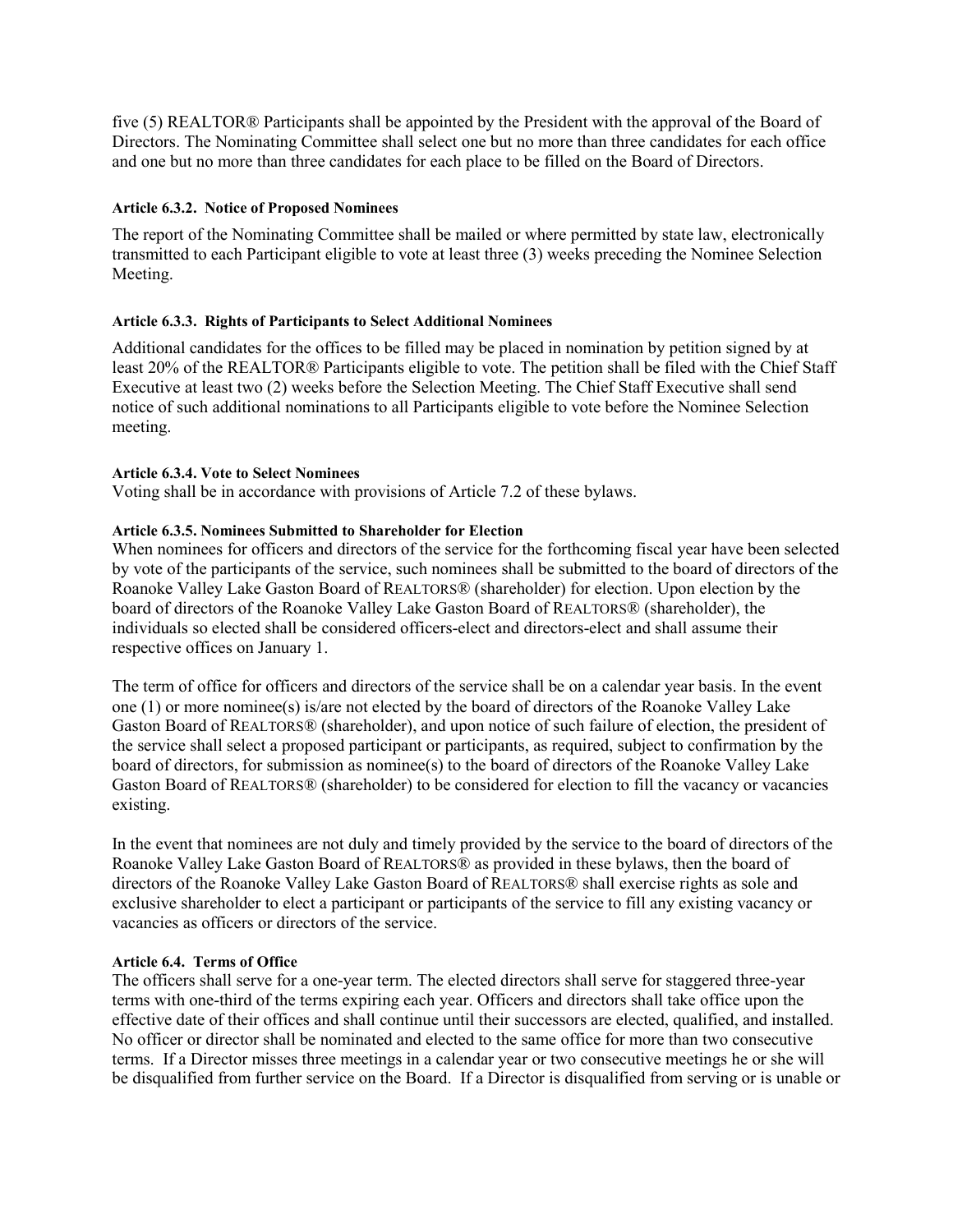unwilling to serve for any reason, his replacement shall be appointed by a majority of the remaining Directors.

### <span id="page-7-0"></span>**Article 6.5. Duties of Officers and Directors**

The duties of the officers and directors are as follows:

- A. The president shall be the chief executive officer of the service and shall preside at its meetings and those of the board of directors, and shall perform all the duties of the president subject to declared policies and, as required, subject to confirmation of the board of directors.
- B. The vice president shall, in the absence of the president, perform all of the duties of the president.
- C. The secretary-treasurer shall be the custodian of the funds of the service and shall keep an accurate record of all receipts and disbursements. The secretary-treasurer shall provide to all members of the board of directors a quarterly statement of all accounts and financial affairs for the service, and shall have charge of the corporate seal and affix the name to all documents properly requiring such seal.
- D. The board of directors of the service shall be the governing body of the service and shall have control of all the affairs of the service and shall authorize all expenditures of funds. The board of directors shall, prior to the end of each fiscal year, prepare a budget reflecting projected costs and expenses of the service for the next fiscal year, indicating projected income from all sources. The budget shall be submitted to the participants of the service for approval on a date not less than 30 days prior to the first day of the next fiscal year. The board of directors shall not incur an obligation in excess of 5% or \$5,000 whichever is less, over the total budget without the authorization by vote of a two-thirds majority of REALTOR® participants of the service present and voting unless such excess is the result of an increase in the volume of listings processed by the service over that projected in preparing the annual budget. The board of directors shall employ such executive, legal, and office personnel it deems necessary to care for and maintain the properties of the service and otherwise conduct the administrative business of the service. The board of directors shall have the right to make an audit of all books and accounts at any time without notice. The board of directors shall have the power from time-to-time to adopt such rules and regulations that they may deem appropriate subject to final approval of the board of directors of the Roanoke Valley Lake Gaston Board of REALTORS® (shareholder). Except as otherwise provided in these bylaws and rules and regulations, the action of the board of directors shall be final.

### <span id="page-7-1"></span>**Article 6.6. Removal of Officers and Directors**

In the event that an officer or director of the multiple listing service is deemed to be incapable of fulfilling the duties for which elected, but will not resign from office voluntarily, the officer or director may be removed from office under the following procedure:

### <span id="page-7-2"></span>**Article 6.6.1. Petition to Remove**

A petition requiring the removal of an officer or director and signed by not less than one-third of the participants or a majority of all directors of the MLS shall be filed with the president of the MLS, or if the president is the subject of the petition, with the next- ranking officer, and shall specifically set forth the reasons the individual is deemed to be disqualified from further service.

### <span id="page-7-3"></span>**Article 6.6.2. Special Meeting of Participants**

Upon receipt of the petition, and not less than twenty (20) days or more than forty-five (45) days thereafter, a special meeting of the participants of the MLS shall be held, and the sole business of the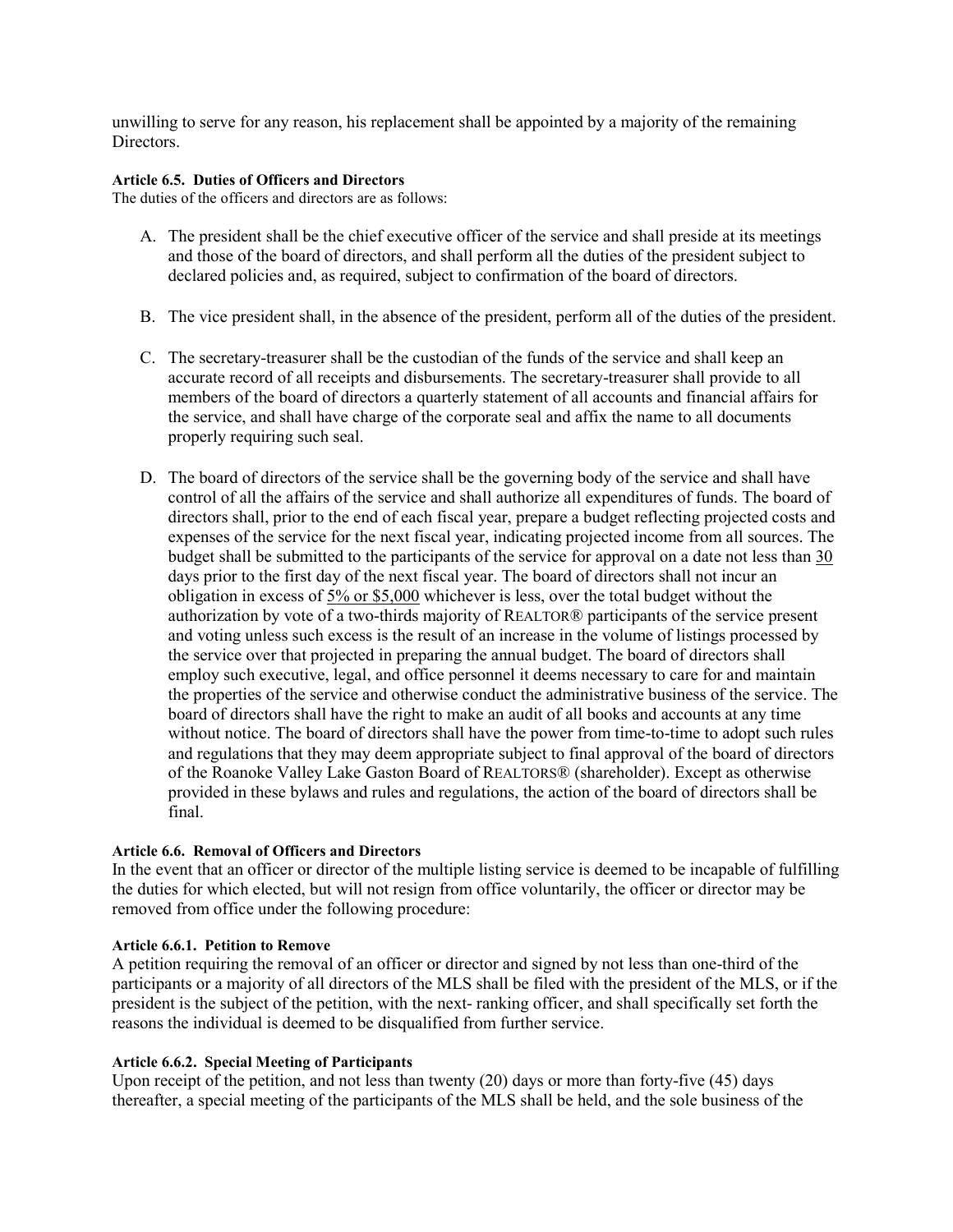meeting shall be to consider the charge against the officer or director, and to render a decision on such petition.

### <span id="page-8-0"></span>**Article 6.6.3. Notice of Special Meeting**

The special meeting shall be noticed to all participants at least ten (10) days prior to the meeting, and shall be conducted by the president of the MLS unless the president's continued service in office is being considered at the meeting. In such case, the next- ranking officer will conduct the meeting or the hearing by the participants. Provided a quorum is present, a three-fourths vote of participants present and voting shall be required for removal from office.

### <span id="page-8-1"></span>**Article 6.6.4. Vote to Remove**

Any vote taken by the participants to remove an officer or director must ultimately be confirmed by a majority vote of the directors of the shareholder(s). Notwithstanding the foregoing, the shareholder(s) may remove an officer or director by a majority vote of the directors of the shareholder(s).

### <span id="page-8-2"></span>**ARTICLE 7. MEETINGS**

The annual meeting of participants of the service shall be held during the month of November at the time and place specified by the board of directors.

### <span id="page-8-3"></span>**Article 7.1. Special Meetings of the Service**

Special meetings of participants of the service may be called from time to time by the president, the board of directors, or by 20% of the participants of the service. Written notice stating the day, place, and hour of the meeting, the purpose or purposes for which the meeting is called, shall be delivered to all Realtors® who are participants in the service not less than 10 days prior to said meeting. Written notice stating the date, time and place of the meeting shall be given not less than 10 nor more than 60 days before the date of any participants' meeting, either by personal delivery, or by telegraph, teletype, facsimile transmission or other form of electronic communication or by mail or private carrier, by or at the direction of the Board of Directors, the President, the Secretary, or other person calling the meeting, to each participant entitled to vote at such meeting; provided that such notice must be given to the extent required by law. If mailed, such notice shall be deemed to be effective when deposited in the United States mail, correctly addressed to the participant. In the case of a special meeting, the notice shall include a description of the purpose of the meeting.

### <span id="page-8-4"></span>**Article 7.2. Quorum**.

<span id="page-8-5"></span>A quorum for the transaction of business shall consist of 10% of the Participants eligible to vote.

<span id="page-8-6"></span>**Article 7.2.1. Voting**. A majority vote of the quorum shall be required for passage of motions. Ballots submitted electronically prior to and during a physical meeting, if there is a physical meeting, will be included and tallied along with ballots physically presented at the meeting.

<span id="page-8-7"></span>**Article 7.2.2. Electronic Transaction of Business**. To the fullest extent permitted by law, the Board of Directors may conduct business by electronic means. A participant or the participant's proxy need not be physically present at a meeting of the participants and may participate in the meeting by electronic means.

### <span id="page-8-8"></span>**Article 7.3. Meetings of the Board of Directors**

The board of directors may meet at any time it deems advisable on the call of the president or any 3 members of the board of directors. Five (5) directors shall constitute a quorum. A majority vote by the directors present and voting at a meeting attended by a quorum shall be required for passage of motions.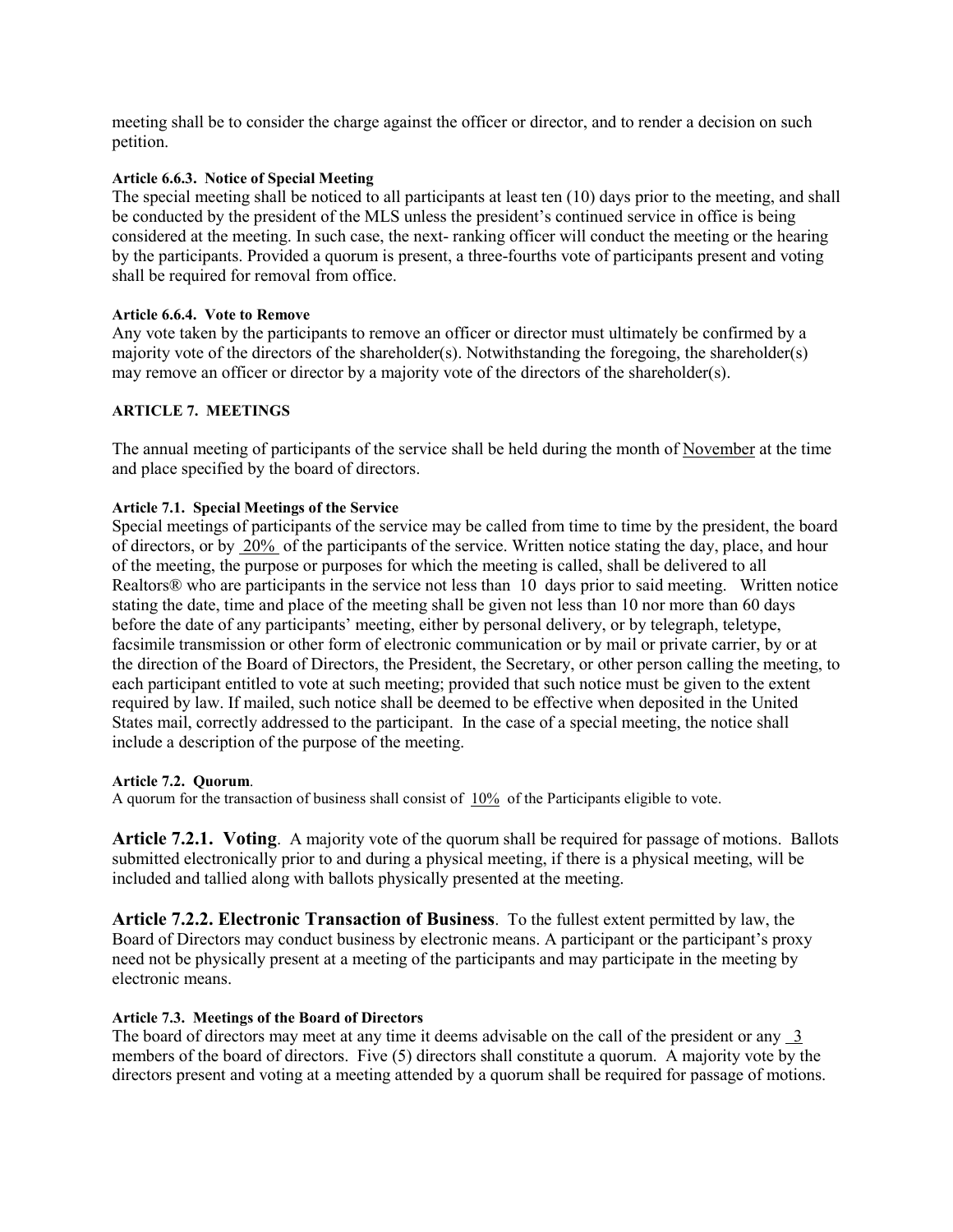### <span id="page-9-0"></span>**Article 7.4. Presiding Officer**

At all meetings of the participants of the service, or of the board of directors, the president or, in the absence of the president, the vice president shall serve as presiding officer. In the absence of the president and vice president, the president shall name a temporary chairperson or, upon the president's failure to do so, the board of directors of the service shall appoint a temporary chairperson.

### <span id="page-9-1"></span>**Article 7.5. Board Action Without Meeting**

Action required or permitted to be taken at a meeting of the Board of Directors may be taken without a meeting if the action is taken by all members of the Board. The action must be evidenced by one or more unrevoked written consents signed by each director before or after such action, describing the action taken, and included in the minutes or filed with the corporate records. A director's consent to action taken without a meeting or revocation thereof may be in electronic form and delivered by electronic means.

### <span id="page-9-2"></span>**ARTICLE 8. COMMITTEES**

The president, with the approval of the board of directors, shall create such standing or ad hoc committees as the president and vice president, acting jointly, deems desirable and shall appoint the members thereof. Each committee shall consist of not less than 3 participants in the service, but may also include REALTORS® or REALTOR-ASSOCIATE®s, employed by or affiliated as independent contractors with a REALTOR® participant serving as representatives of said REALTOR® participants and with their consent, and who may serve either as a chairperson or member of a committee.

### <span id="page-9-3"></span>**ARTICLE 9. AMENDMENTS TO RULES AND REGULATIONS**

Amendments to the rules and regulations of the service shall be by consideration and approval of the board of directors of the multiple listing service in accordance with the National Association of Realtors, and in accordance with the provisions of Article 7, concerning meetings of the board of directors, subject to final approval by the board of directors of the Roanoke Valley Lake Gaston Board of REALTORS® (shareholder).

When approved by the board of directors of the Roanoke Valley Lake Gaston Board of REALTORS® (shareholder) as described, the amendments to the rules and regulations of the multiple listing service shall be effective immediately or as stated in the amending resolution.

If the proposed amendments of the multiple listing service rules and regulations fail approval by the board of directors of the shareholder, the board of directors of the multiple listing service shall be informed, and advised that the proposed amendment or amendments may be further considered and resubmitted as approved by the board of directors of the multiple listing service to the board of directors of Roanoke Valley Lake Gaston Board of REALTORS® (shareholder).

### <span id="page-9-4"></span>**ARTICLE 10. FISCAL YEAR**

The fiscal year of the Service shall commence on January  $1<sup>st</sup>$  and shall end on December 31 $<sup>st</sup>$ .</sup>

### <span id="page-9-5"></span>**ARTICLE 11. CONTRACTS, LOANS AND DEPOSITS**

### <span id="page-9-6"></span>**Article 11.1. Contracts**

The Board of Directors may authorize the President or enter into any contract or execute and deliver any instrument on behalf of the Corporation, and such authority may be general or confined to specific instances.

### <span id="page-9-7"></span>**Article 11.2. Loans**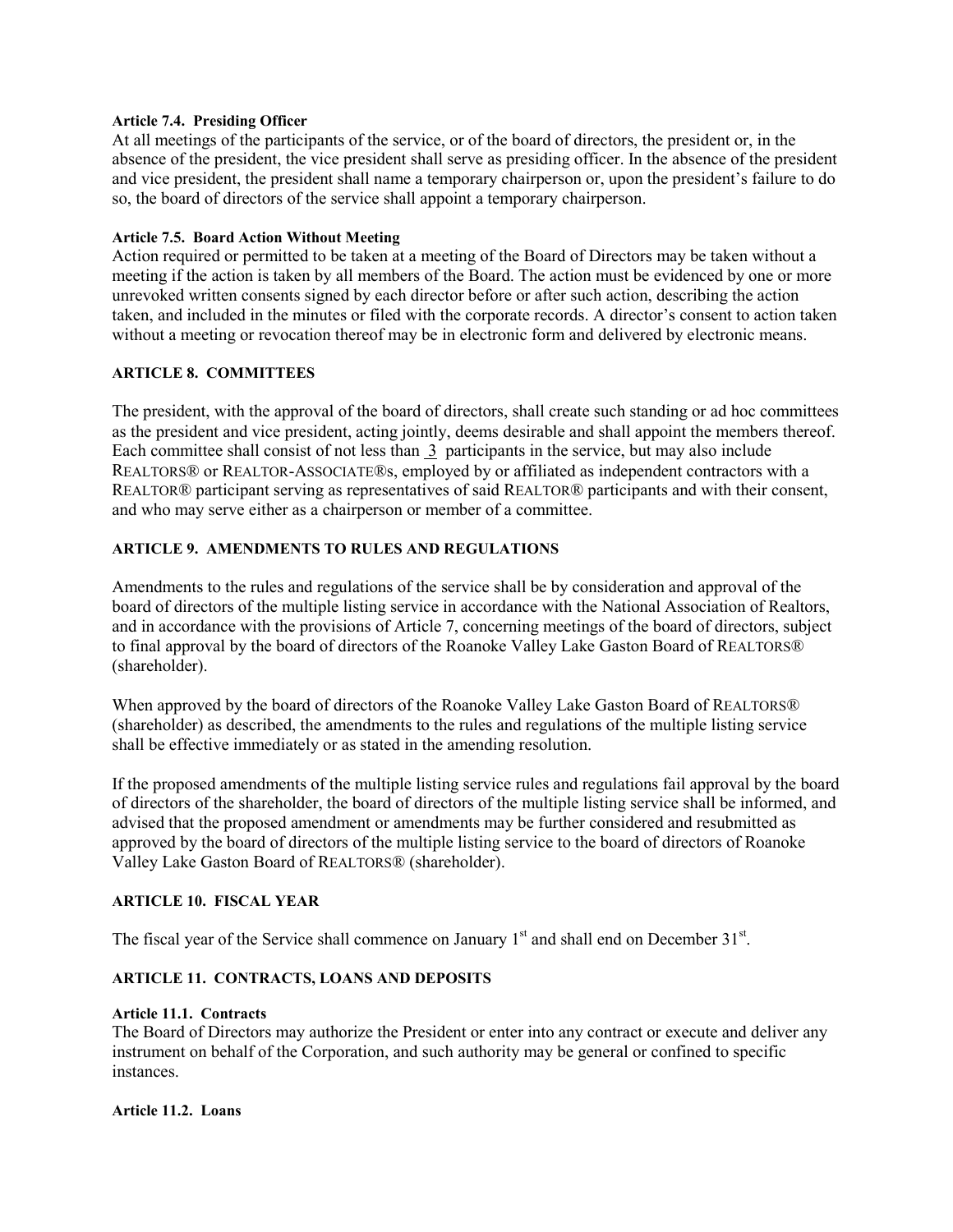No loans shall be contracted on behalf of the Corporation and no evidence of indebtedness shall be issued in its name unless authorized by a resolution of the Board of Directors. Such authority may be general or confined to specific instances.

### <span id="page-10-0"></span>**Article 11.3. Checks and Drafts**

All checks, drafts or other orders for the payment of money issued in the name of the Corporation shall be signed by the President or such other officer, agent or agents of the Corporation in such manner as shall from time to time be determined by resolution of the Board of Directors.

### <span id="page-10-1"></span>**Article 11.4. Deposits**

All funds of the Corporation not otherwise employed shall be deposited from time to time to the credit of the Corporation in such federally insured depositories as the Board of Directors shall direct.

### <span id="page-10-2"></span>**ARTICLE 12. REPORTS**

### <span id="page-10-3"></span>**Article 12.1. Financial Statements for Shareholder and Participants**

The Corporation shall make available to the shareholder annual financial statements that include a balance sheet as of the end of the fiscal year, an income statement for that year, and a statement of cash flows for the year unless that information appears elsewhere in the financial statements. If financial statements are prepared for the Corporation on the basis of generally accepted accounting principles, the annual financial statements must also be prepared on that basis.

If the annual financial statements are reported upon by a public accountant, his/her report must accompany them. If not, the statements must be accompanied by a statement of the President or the person responsible for the Corporation's accounting records: 1) stating his/her reasonable belief whether the statements were prepared on the basis of generally accepted accounting principles, and, if not, describing the basis of preparation and 2) describing any respects in which the statements were not prepared on a basis of accounting consistent with the statements prepared for the preceding year.

The Corporation shall mail the annual financial statements to the shareholder within 120 days after the close of each fiscal year.

### <span id="page-10-4"></span>**Article 12.2. Indemnification**

Any person who at any time serves or has served as a director, officer, employee or agent of the corporation, or in such capacity at the request of the corporation for any other corporation, partnership, joint venture, trust or other enterprise, shall have a right to be indemnified by the corporation to the fullest extent permitted by law against (a) reasonable expenses, including attorneys' fees, actually and necessarily incurred by him in connection with any threatened, pending or completed action, suit or proceedings, whether civil, criminal, administrative or investigative, and whether or not brought by or on behalf of the corporation, seeking to hold him liable by reason of the fact that he is or was acting in such capacity, and (b) reasonable payments made by him in satisfaction of any judgment, money decree, fine, penalty or settlement for which he may have become liable in any such action, suit or proceeding.

The Board of Directors of the corporation shall take all such action as may be necessary and appropriate to authorize the corporation to pay the indemnification required by this Bylaw, including without limitation, to the extent needed, making a good faith evaluation of the manner in which the claimant for indemnity acted and of the reasonable amount of indemnity due him and giving notice to, and obtaining approval by the shareholders of the corporation.

Any person who at any time after the adoption of this Bylaw serves or has served in any of the aforesaid capacities for or on behalf of the corporation shall be deemed to be doing or to have done so in reliance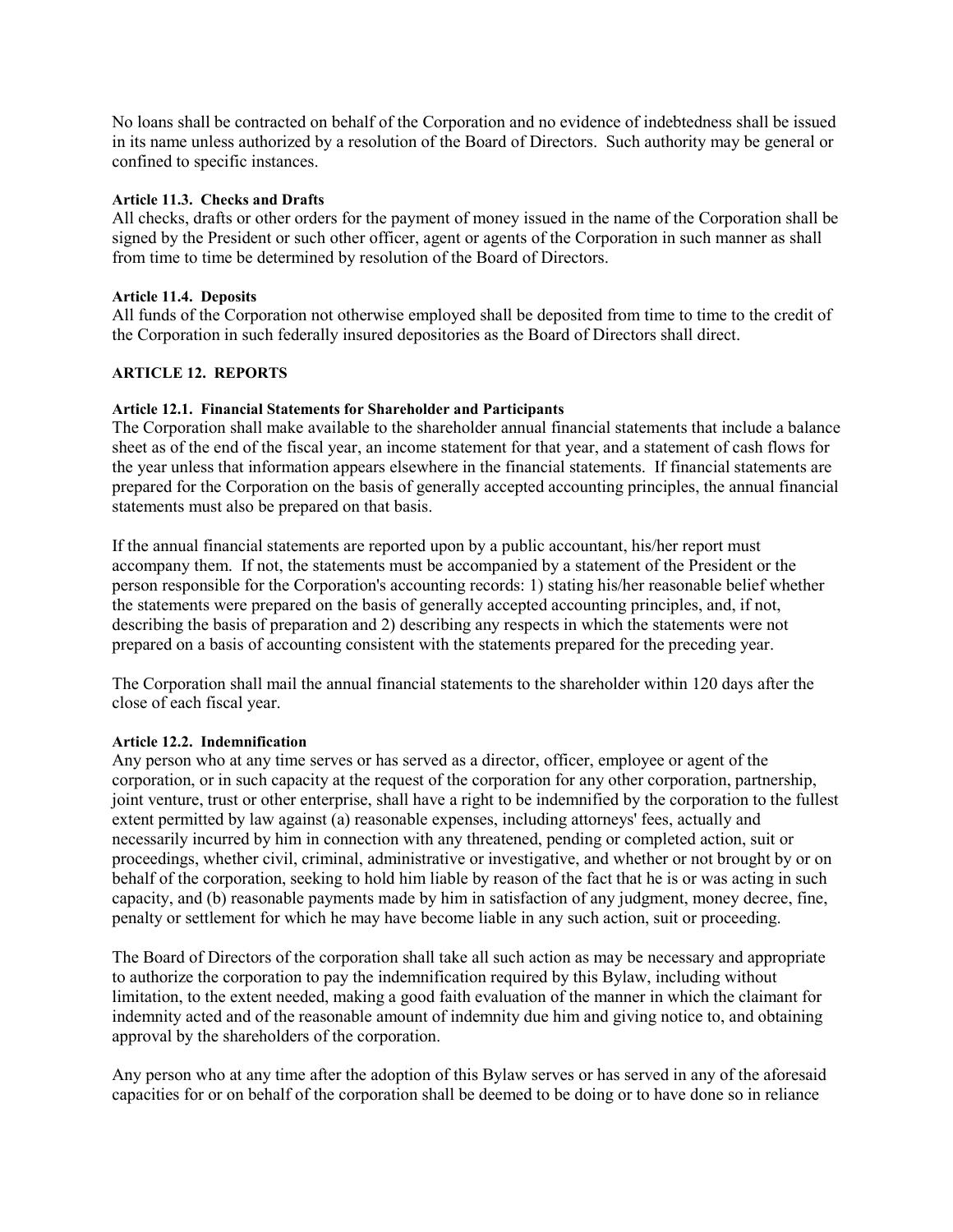upon, and as consideration for, the right of indemnification provided herein. Such right shall inure to the benefit of the legal representatives of any such person and shall not be exclusive of any other rights to which such person may be entitled apart from the provision of this Bylaw.

### <span id="page-11-0"></span>**ARTICLE 13. DIVIDENDS, NET REVENUES AND REBATES**

The Corporation will be operated as nearly as possible on a break-even basis. No dividends or net revenues will accrue or be paid to the shareholders or to any other person or company. Net revenue beyond amounts necessary for capital requirements and reasonable reserves may be rebated or credited to Participants in proportion to amounts paid in by current Participant firms. No rebates or credits will be given or paid to firms that are not active Participants at the time that the rebate or credit is approved by the Directors.

### <span id="page-11-1"></span>**ARTICLE 14. DISSOLUTION**

In the event this Service shall at any time terminate its activities, the Board of Directors shall consider and adopt a plan of liquidation and dissolution with the approval of the Participants thereof and of the Board of Directors of the MLS–RVLG, Inc. and by the Board of Directors of its parent corporation, Roanoke Valley Lake Gaston Board of Realtors (Shareholder). Said plan shall provide for the collection of all assets, the payment of all liabilities, and that the remaining portions thereof be assigned to the parent corporation, namely, Roanoke Valley Lake Gaston Board of REALTORS, Inc.

### <span id="page-11-2"></span>**ARTICLE 15. CERTIFICATES FOR SHARES AND THEIR TRANSFER**

### <span id="page-11-3"></span>**Article 15.1. Certificates for Shares**

Certificates representing shares of the corporation shall be in such form as shall be determined by the Board of Directors. The corporation shall issue and deliver to each shareholder certificates representing all fully paid shares owned by him. Certificates shall be signed by the President or a Vice-President and by the Secretary or Treasurer or an Assistant Secretary or an Assistant Treasurer. All certificates for shares shall be consecutively numbered or otherwise identified. The name and address of the person to whom the shares represented thereby are issued, with the number and class of shares and the date of issue, shall be entered on the stock transfer books of the corporation.

### <span id="page-11-4"></span>**Article 15.2. Transfer of Shares**

Transfer of shares of the corporation shall be made only on the stock transfer books of the corporation by the holder of record thereof or by his legal representative, who shall furnish proper evidence of authority to transfer, or by his attorney thereunto authorized by power of attorney duly executed and filed with the Secretary, and on surrender for cancellation of the certificate for such shares.

### <span id="page-11-5"></span>**Article 15.3. Lost Certificate**

The Board of Directors may direct a new certificate to be issued in place of any certificate theretofore issued by the corporation claimed to have been lost or destroyed, upon receipt of an affidavit of such fact from the person claiming the certificate of stock to have been lost or destroyed. When authorizing such issue of a new certificate, the Board of Directors shall require that the owner of such lost or destroyed certificate, or his legal representative, give the corporation a bond in such sum as the Board may direct as indemnity against any claim that may be made against the corporation with respect to the certificate claimed to have been lost or destroyed, except where the Board of Directors by resolution finds that in the judgment of the Directors the circumstances justify omission of a bond.

### <span id="page-11-6"></span>**Article 15.4. Closing Transfer Books and Fixing Record Date**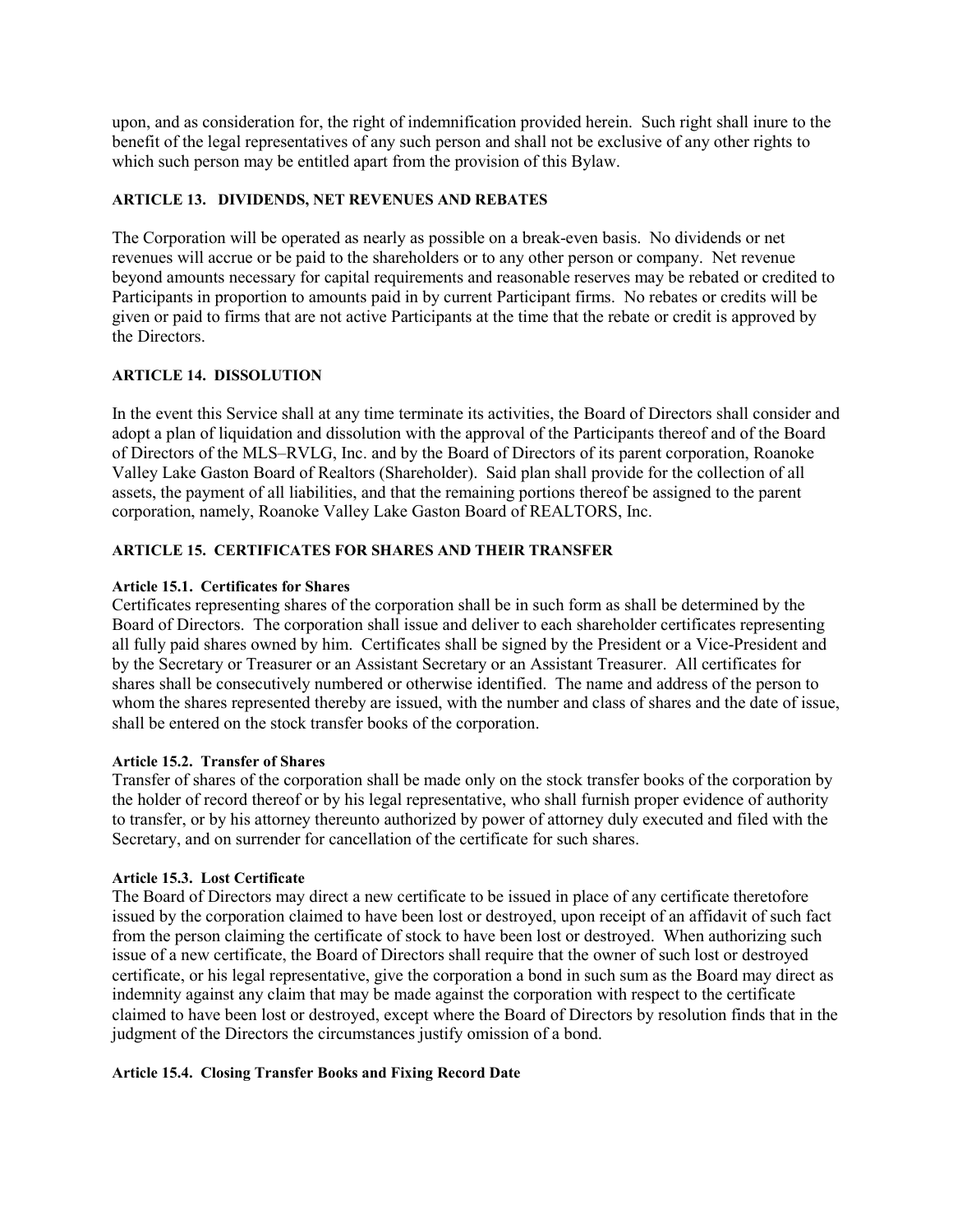For the purpose of determining shareholders entitled to notice of or to vote at any meeting of shareholders or any adjournment thereof, or entitled to receive payment of any dividend, or in order to make a determination of shareholders for any other proper purpose, the Board of Directors may provide that the stock transfer books shall be closed for a stated period but not to exceed, in any case, fifty (50) days. If the stock transfer books shall be closed for the purpose of determining shareholders entitled to notice of or to vote at a meeting of shareholders, such books shall be closed for at least ten (10) days immediately preceding such meeting.

In lieu of closing the stock transfer books, the Board of Directors may fix in advance a date as the record date for any such determination of shareholders, such record date in any case to be not more than fifty (50) days and, in case of a meeting of shareholders, not less than ten (10) days immediately preceding the date on which the particular action, requiring such determination of shareholders, is to be taken.

If the stock transfer books are not closed and no record date is fixed for the determination of shareholders entitled to notice of or to vote at a meeting of shareholders, or shareholders entitled to receive payment of a dividend, the date on which notice of the meeting is mailed or the date on which the resolution of the Board of Directors declaring such dividend is adopted, as the case may be, shall be the record date for such determination of shareholders.

When a determination of shareholders entitled to vote at any meeting of shareholders has been made as provided in this section, such determination shall apply to any adjournment thereof except where the determination has been made through the closing of the stock transfer books and the stated period of closing has expired.

### <span id="page-12-0"></span>**Article 15.5. Holder of Record**

The corporation may treat as absolute owner of shares the person in whose name the shares stand of record on its books just as if that person had full competency, capacity and authority to exercise all rights of ownership irrespective of any knowledge or notice to the contrary or any description indicating a representative, pledge or other fiduciary relation or any reference to any other instrument or to the rights of any other person appearing upon its record or upon the share certificate except that any person furnishing to the corporation proof of his appointment as a fiduciary shall be treated as if he were a holder of record of its shares.

### <span id="page-12-1"></span>**ARTICLE 16. ELECTRONIC TRANSACTIONS**

The corporation may conduct any transaction or transactions by electronic means, and this provision shall constitute the agreement by the corporation, its shareholders and directors to the conduct of transactions by electronic means.

### <span id="page-12-2"></span>**ARTICLE 17. AMENDMENTS TO ARTICLES OF INCORPORATION AND BYLAWS**

Amendments to Articles of Incorporation or these bylaws shall be by the participants of the service, and shall be determined at an annual meeting or special meeting of the service in accordance with the provisions of Article 7 concerning meetings of the service. Amendments to the bylaws of the service approved by the participants shall further be subject to approval of the board of directors of the Roanoke Valley Lake Gaston Board of REALTORS® (shareholder).

When amendments to the bylaws of the service have been approved by the board of directors of the Roanoke Valley Lake Gaston Board of REALTORS® (shareholder), said amendments shall be effective immediately or as stated in the amending resolution.